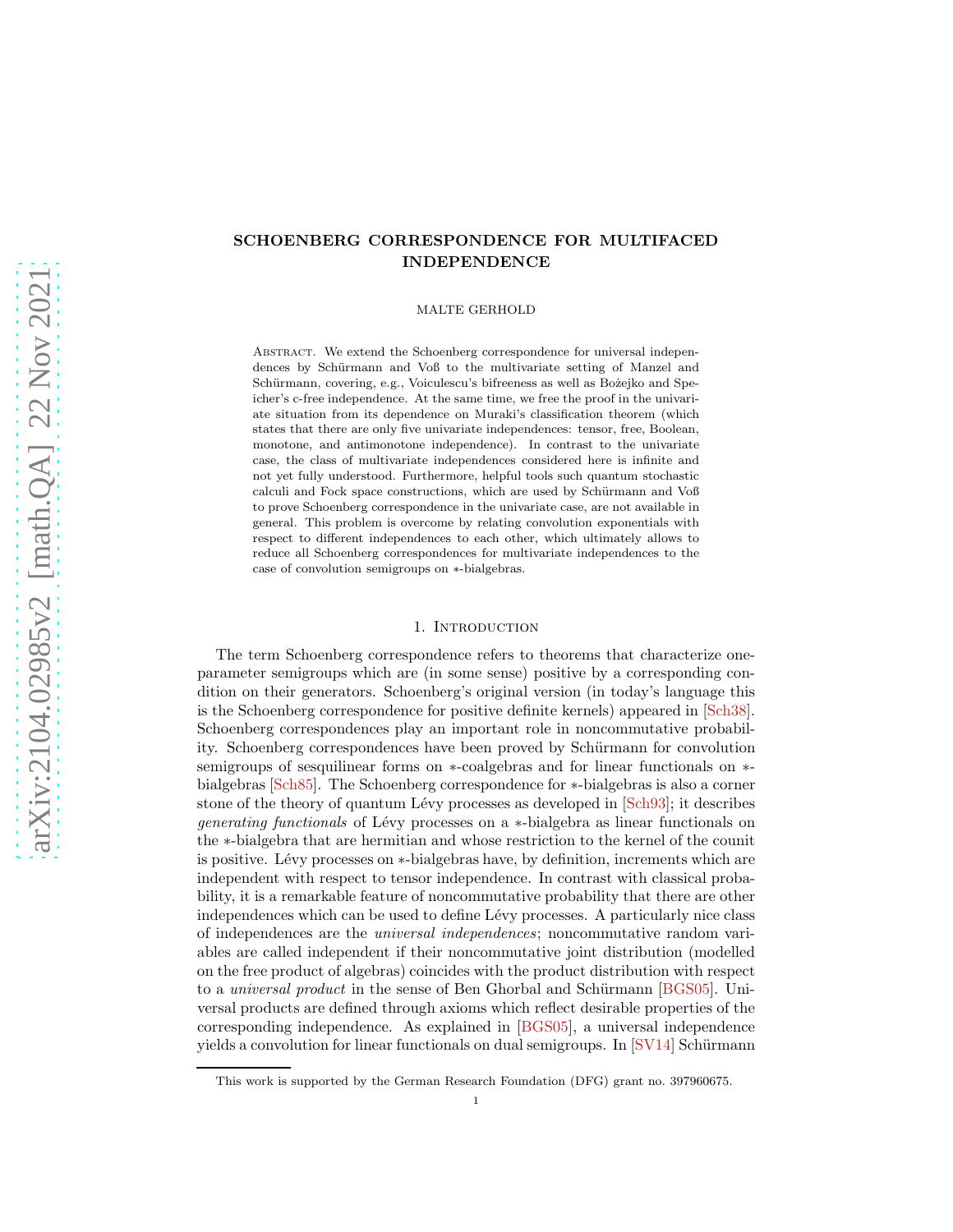<span id="page-1-0"></span>and Voß proved Schoenberg correspondences for universal independences. Instead of concluding the result directly from the axioms of universal products, they use Fock space constructions which have been established for specific universal products; this is possible due to Muraki's classification theorem [\[Mur02,](#page-11-4) [Mur13\]](#page-11-5) which states that a (positive) universal independence has to be one of the five well-studied examples: tensor, free, Boolean, monotone, and antimonotone independence.

There are generalizations of universal products in which no classification is available, leading to other classes of L´evy processes. This raises the question whether Schoenberg correspondence also holds in these cases. In this paper we address the multivariate setting of independences associated with m-d-universal products in the sense of Manzel and Schürmann [\[MS17\]](#page-11-6) (i.e., universal products for  $d$ -tuples of m-dimensional noncommutative distributions); the most prominent examples are probably Božejko and Speicher's c-freeness [\[BLS96\]](#page-11-7) (corresponding to  $m = 1, d = 2$ ) and Voiculescu's bifreeness [\[Voi14\]](#page-12-1) (corresponding to  $m = 2, d = 1$ ), but many more such examples have been studied (e.g., (free-)free-Boolean independence by Liu in [\[Liu19,](#page-11-8) [Liu18\]](#page-11-9) or bimonotone independence of type II by the author in [\[Ger17\]](#page-11-10) and by Gu, Skoufranis and Hasebe in [\[GHS20\]](#page-11-11)). In [\[GHU21\]](#page-11-12) the author, Hasebe and Ulrich constructed deformations leading to continuous families of independences for  $m = 2, d = 1$ . Note that Gu and Skoufranis' c-bifree independence  $(m = 2, d = 2)$ with its derivates bi-Boolean independence and (with Hasebe) bimonotone independence of type I (both  $m = 2, d = 1$ ) [\[GS17,](#page-11-13) [GS19,](#page-11-14) [GHS20\]](#page-11-11), as well as Lachs' r-s-independence  $(m = d = 1)$  [\[GL15,](#page-11-15) [Lac15\]](#page-11-16) are not *positive* in the sense that the product of states (more precisely: restricted states, see Section [5\)](#page-8-0) might not be a state in general.

In this paper we reinvestigate Schürmann and Voß' proof of the Schoenberg correspondence for positive universal products [\[SV14,](#page-12-0) Section 3], observe that a variation of their approach allows to furnish a proof which does not rely on Muraki's classification, and simultaneously generalize the proof to the multivariate situation, where the problem was still open (cf. [\[MS17,](#page-11-6) Remark 4.5]).

The paper is organized as follows. In Section [2](#page-2-0) we define and review some properties of coalgebras and dual semigroups. A coalgebra C has a comultiplication  $\Delta: C \otimes C$  which allows to define a convolution for linear functionals on C based on the tensor product  $\varphi_1 * \varphi_2 := (\varphi_1 \otimes \varphi_2) \circ \Delta$ . Dual semigroups are defined similar to coalgebras, but a dual semigroup B is an algebra and has its comultiplication  $\Lambda$  take values in the free product  $B \sqcup B$ . We will also need a multivariate version of dual semigroups called m-faced dual semigroups to formulate the multivariate Schoenberg correspondences. In Section [3](#page-5-0) we define (multivariate) universal products, which are ways to form a product of linear functionals  $\varphi_1, \varphi_2$  on algebras  $A_1, A_2$ to obtain a linear functional  $\varphi_1 \odot \varphi_2$  on the free product  $A_1 \sqcup A_2$  of the domains. In particular, a universal product gives rise to a convolution of linear functionals  $\varphi_1, \varphi_2: B \to \mathbb{C}$  on a dual semigroup  $(B, \Lambda)$ , defined as  $\varphi_1 \star \varphi_2 := (\varphi_1 \odot \varphi_2) \circ \Lambda$ . In Section [4](#page-6-0) we discuss a key tool to understand universal products and convolutions, the Lachs functor  $\mathcal{L}$ , which allows to express (multivariate) dual semigroup convolutions  $\varphi_1 \star \varphi_2$  as usual coalgebraic convolutions on a bialgebra  $\mathcal{L}(B)$ . We formulate precise statements about  $\mathcal L$  in Theorem [4.1](#page-6-1) in the very efficient language of monoidal categories and monoidal functors as laid out for example in [\[AM10\]](#page-11-17); for readers unfamiliar with those notions, in Remark [4.3,](#page-7-0) we try to provide enough intuition on what the Lachs functor does to follow the rest of this paper, also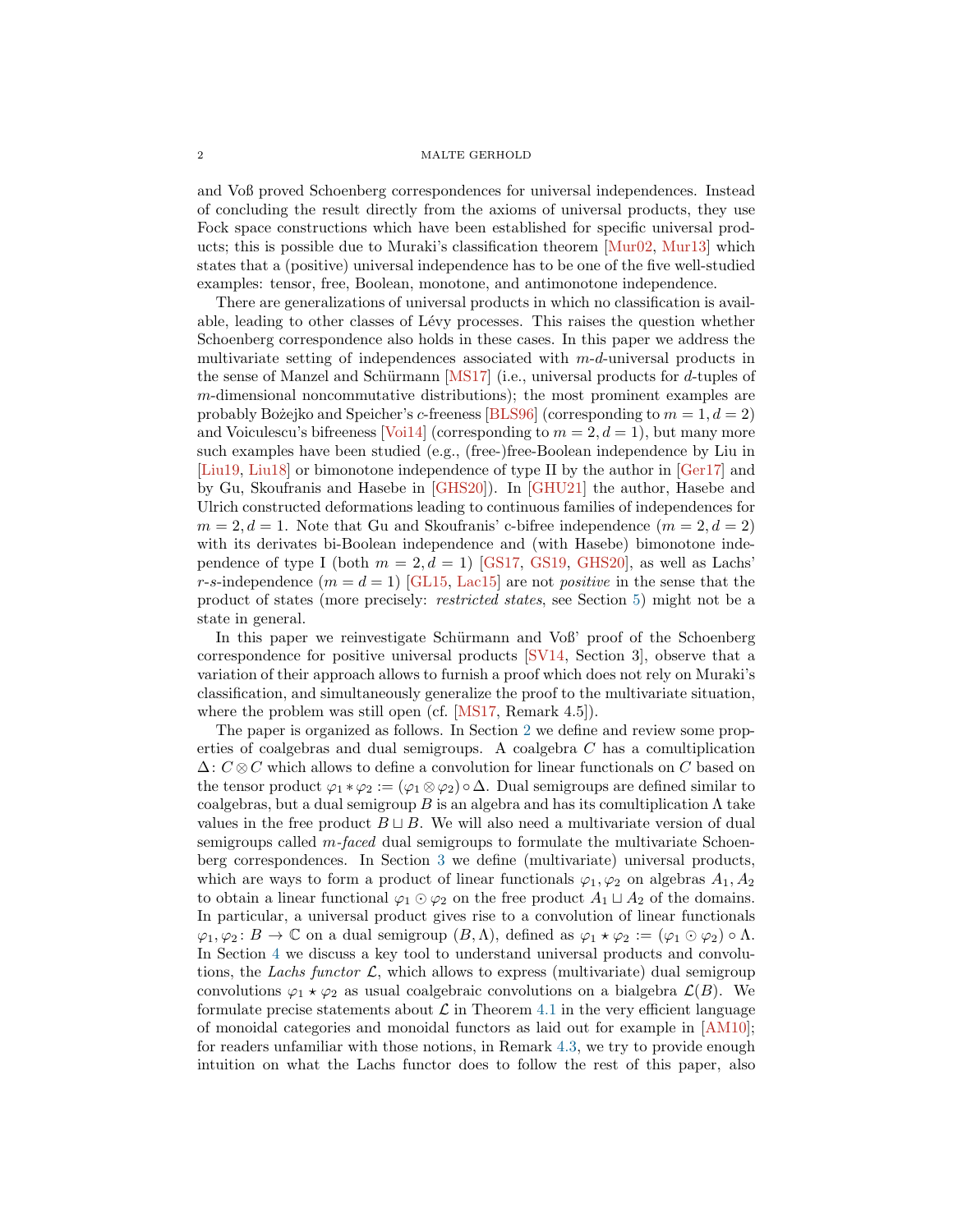<span id="page-2-2"></span>the statements of [4.2](#page-7-1) and [4.4,](#page-8-1) which describe the relationship between coalgebraic and dual semigroup convolutions and convolution exponentials, can be understood without background knowledge in monoidal categories, although their proofs become quite lengthy (cf. [\[BGS05,](#page-11-3) Theorems 3.4 and 4.6] for the concrete proofs in the univariate case). Finally, Section [5](#page-8-0) is devoted to the main result of this paper, the Schoenberg correspondence for multivariate universal products, which characterizes the linear functionals  $\psi$  on a  $\ast$ -m-faced dual semigroup B for which the convolution exponentials  $\exp_{\Omega}(t\psi)$  are (restrictions of) states on the unitization of B for all  $t > 0$ .

Before we dive into the details, let us vaguely outline what is the idea behind the proof of Schoenberg correspondence in [\[SV14\]](#page-12-0) and what is the difference in this paper. Consider a structure with an underlying vector space X and

- a notion of *positivity*, i.e., a subset  $X_+ \subset X$
- two multiplications  $\cdot_1, \cdot_2 \colon X \times X \to X$  which preserve positivity
- <span id="page-2-1"></span>• two exponentials  $\exp_1, \exp_2: X \to X$ .

Under good circumstances, one can express one exponential via the other as

(1) 
$$
\exp_2(x) = \lim_{n \to \infty} \exp_1(\frac{1}{n}x) \cdot_2 \dots \cdot_2 \exp_1(\frac{1}{n}x) = \lim_{n \to \infty} (\exp_1(\frac{1}{n}x))^{2^n}.
$$

Now suppose that there is a subset  $G \subset X$  of generators such that  $\exp_1(tg)$  is positive for all  $g \in G$  and  $t > 0$ . Then one can conclude from Equation [\(1\)](#page-2-1) that  $\exp_2(tg)$ is positive for all  $g \in G$  and  $t > 0$  (as long as the  $X_+$  is closed). Universal products lead to a lot of possibilities make this idea precise. In [\[SV14\]](#page-12-0) (inspired by simi-lar results of Schürmann, Skeide and Volkwardt for bialgebras [\[SSV10\]](#page-12-2)), different comultiplications  $\Lambda_1, \Lambda_2 \colon B \to B \sqcup B$  lead to different convolutions and convolution exponentials on the dual space  $B'$  such that Equation [\(1\)](#page-2-1) holds. Therefore, Schoenberg correspondence can be transferred from easier to more complicated dual semigroups; the universal product is fixed beforehand and one has to establish one starting point for each universal product, which is where the dependence on classification theorems stems from. In this paper, the different exponentials correspond to different universal products and we still obtain Equation [\(1\)](#page-2-1). This allows us in the end to reduce all Schoenberg correspondences in the context of universal products to Schürmann's Schoenberg correspondence for linear functionals on ∗-bialgebras.

### 2. Coalgebras and dual semigroups

<span id="page-2-0"></span>A coalgebra is a vector space C with a coassociative comultiplication  $\Delta: C \rightarrow$  $C \otimes C$  (i.e.,  $(\Delta \otimes id)\Delta = (id \otimes \Delta)\Delta$ ) and a counit  $\delta: C \to \mathbb{C}$  (i.e.,  $(\delta \otimes id)\Delta = id =$  $(id \otimes \delta)\Delta)$ ; we identify  $C \equiv C \otimes \mathbb{C} \equiv \mathbb{C} \otimes C$  and  $(C \otimes C) \otimes C \equiv C \otimes (C \otimes C)$  in the natural way. In other words, coalgebras are comonoids in the monoidal category (Vec,  $\otimes$ ,  $\mathbb{C}$ ). The dual C' of a coalgebra C is a unital algebra with respect to the convolution product  $f * g = (f \otimes g) \circ \Delta$ .

Two key properties make coalgebras much easier to work with than dual semigroups:

- The tensor product and, therefore, coalgebraic convolution are bilinear. (Universal products and convolutions on dual semigroups are not!)
- Every finite dimensional subspace of a coalgebra is contained in a finite dimensional subcoalgebra (this is known as fundamental theorem for coalgebras, for a proof see e.g. [\[DNR01,](#page-11-18) Theorem 1.4.7]).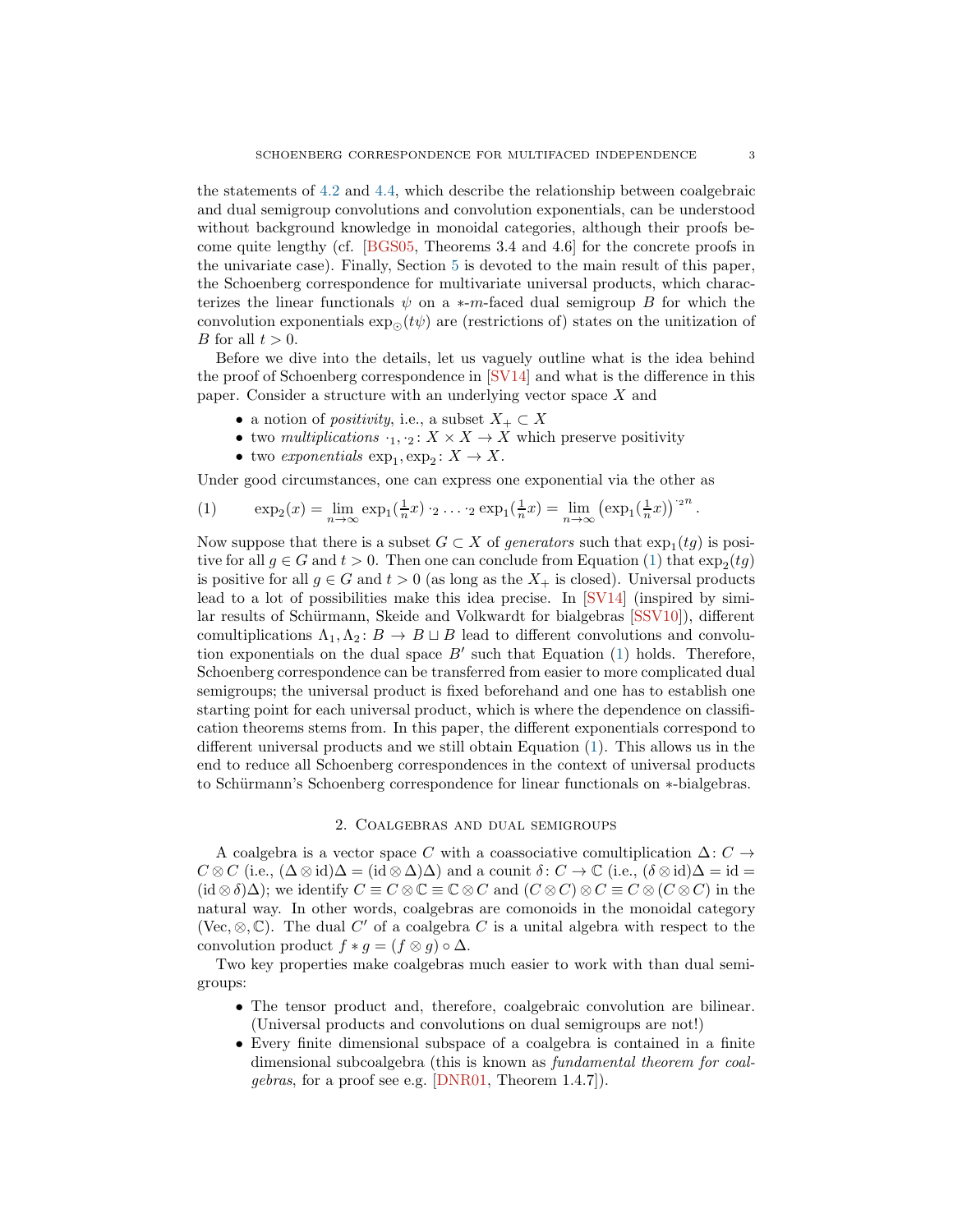<span id="page-3-1"></span>These properties alone allow to establish a good functional calculus on the convolution algebra. For convenience of the reader, we present here the specific instances of this calculus which we will need in the sequel.

<span id="page-3-0"></span>**Lemma 2.1** (cf. [\[SSV10,](#page-12-2) Section 4]). Let  $(C, \Delta, \delta)$  be a coalgebra,  $\psi \in C'$ .

(1) For every  $c \in C$ , the evaluation of the exponential series

$$
\exp_C(\psi)(c) = \sum_{n=0}^{\infty} \frac{\psi^{*n}(c)}{n!}
$$

is absolutely convergent in C.

(2) Suppose that  $R_n, n \in \mathbb{N}$ , are linear functionals on C such that for each  $c \in C$  there is a constant  $K_c \in \mathbb{R}_+$  with  $|R_n(c)| \leq \frac{1}{n^2}K_c$  for all  $n \in \mathbb{N}$ . Then, for every  $c \in C$ ,

$$
\exp_C(\psi)(c) = \lim_{n \to \infty} \left( \delta + \frac{\psi}{n} + R_n \right)^{n} (c).
$$

*Proof.* We sketch the arguments given in [\[SSV10\]](#page-12-2). Fix  $c \in C$  and let  $\text{coalg}(c)$  be smallest subcoalgebra of C which contains c. Then  $\text{coalg}(c)$  is finite dimensional, so we can choose an arbitrary norm on  $\text{coalg}(c)$ , and this induces (operator) norms on  $\text{coalg}(c)'$  and  $L(\text{coalg}(c))$ ; we denote all three norms simply  $\|\cdot\|$ . Then  $L(\text{coalg}(c))$ is a finite-dimensional unital normed algebra. With the convolution operator  $T_{\psi}$  :=  $(id \otimes \psi) \circ \Delta \upharpoonright \text{coalg}(c) \in L(\text{coalg}(c)),$  for every polynomial p we have  $p(\psi) = \delta(p(T_{\psi})).$ Therefore,

$$
\sum_{n=k}^{\ell} \left| \frac{\psi^{*n}(c)}{n!} \right| = \sum_{n=k}^{\ell} \left| \frac{\delta(T_{\psi}^{n}(c))}{n!} \right| \leq ||\delta|| ||c|| \sum_{n=k}^{\ell} \frac{||T_{\psi}||^{n}}{n!} \xrightarrow{k,\ell \to \infty} 0.
$$

The second claim is a specialization of [\[SSV10,](#page-12-2) Lemma 4.2]. The idea is to prove a corresponding result for Banach algebras, estimate the norm of  $T_{R_n} = (\text{id} \otimes R_n) \circ$  $\Delta \restriction{\text{coalg}}(c)$ , and conclude

$$
\left(\delta + \frac{\psi}{n} + R_n\right)^{*n}(c) = \delta \left(\mathrm{id} + \frac{T_{\psi}}{n} + T_{R_n}\right)^{n}(c) \xrightarrow{n \to \infty} \delta \exp(T_{\psi})(c) = \exp_C \psi(c).
$$

In this article, algebra always means an associative, not necessarily unital algebra over the complex numbers C. The category of algebras with algebra homomorphisms is denoted Alg. The free product of algebras is denoted ⊔, indicating that this is the coproduct in the category of algebras. This turns Alg into a monoidal category with the trivial algebra {0} as unit object.

An *m-faced algebra* is an algebra A together with subalgebras  $A^1, \ldots, A^m$  (the faces of A) which freely generate A, i.e., the canonical homomorphism  $A^1 \sqcup \ldots \sqcup$  $A^m \to A$  is an isomorphism; we indicate this by writing  $A = A^1 \sqcup \ldots \sqcup A^m$ . An m-faced algebra homomorphism j:  $A \rightarrow B$  is an algebra homomorphism between m-faced algebras  $A, B$  with  $j(A^k) \subset B^k$ . The category of m-faced algebras with  $m$ -faced algebra homomorphisms is denoted  $\mathrm{Alg}_{m}$ . We consider the free product of m-faced algebras again an m-faced algebra with faces  $(A \sqcup B)^k := A^k \sqcup B^k$ . Note that the free product of m-faced algebras is the coproduct in the category  $\text{Alg}_{m}$ . Therefore,  $(\text{Alg}_m, \sqcup, \{0\})$  is a monoidal category for every  $m \in \mathbb{N}$ .

It should be clear from the context whether an upper index labels a face or indicates a power, but to avoid confusion, we will sometimes explicitly write  $A^{\oplus d}$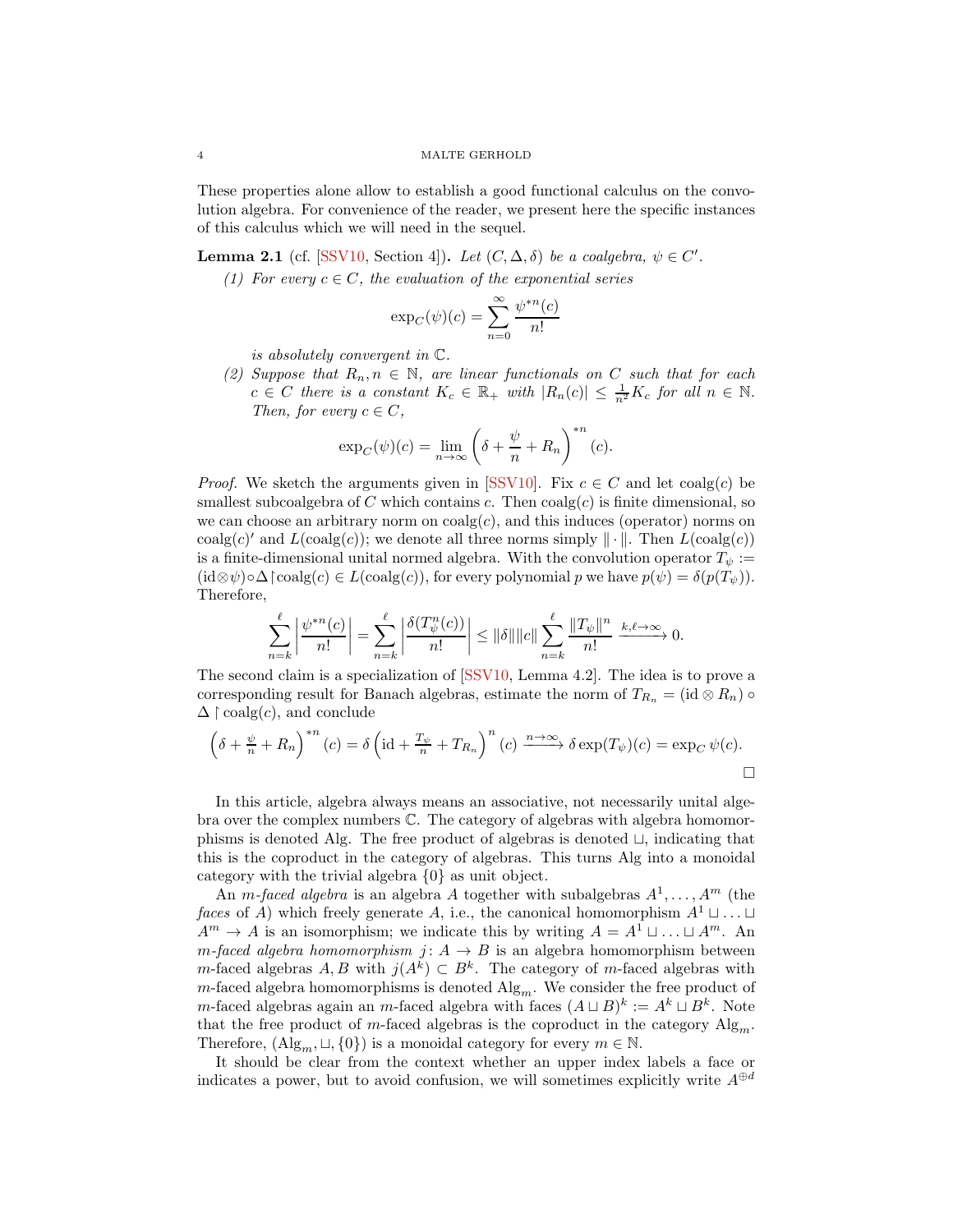<span id="page-4-1"></span>instead of  $A^d$  for the direct sum  $A \oplus \ldots \oplus A$  of d copies when A is an m-faced algebra.

<span id="page-4-0"></span>**Definition 2.2.** An m-faced dual semigroup is an m-faced algebra B together with an m-faced homomorphism  $\Lambda: B \to B \sqcup B$  (the *comultiplication*) which is coassociative and fulfills the counit property, i.e.,

$$
(\Lambda \sqcup id)\Lambda = (id \sqcup \Lambda)\Lambda
$$
 and  $(id \sqcup 0)\Lambda = id = (0 \sqcup id)\Lambda$ 

(the counit property makes the unique linear map  $0: B \to \{0\}$  a *counit* for  $\Lambda$ ). In other words, an m-faced dual semigroup is a comonoid  $(B, \Lambda, 0)$  in the monoidal category  $(\text{Alg}_m, \sqcup, \{0\})$ . A 1-faced dual semigroup is simply called *dual semigroup*.

Example 2.3. The standard example of a dual semigroup is the tensor algebra  $T(V)$  over a vector space with *primitive* comultiplication  $\Lambda(v) = v_1 + v_2 \in T(V) \sqcup$  $T(V)$ . If  $V = V^1 \oplus \cdots \oplus V^m$ ,  $T(V)$  is m-faced with  $T(V)^k = T(V^k) \subset T(V)$ .

One can also define (m-faced) dual semigroups in a framework of unital algebras. We briefly sketch the relation of such *unital dual semigroups* with the dual semi-groups defined in Definition [2.2.](#page-4-0) Details (for  $m = 1$ , but  $m > 1$  works analogous) can be found in [\[BGS05,](#page-11-3) Section 3].

Consider the category uAlg of unital algebras with unital algebra homomorphisms. For uAlg, the coproduct is given by the *unital free product*  $\sqcup_1$  (i.e., the free product with identification of units) and the initial object is C. Therefore,  $(uAlg, \sqcup_1, \mathbb{C})$  is a monoidal category.

Let  $\mathbb{1}:$  Alg  $\rightarrow$  uAlg denote the *unitization functor*; for an algebra A,  $\mathbb{1}A$  is the unital algebra which contains  $A$  as an ideal of codimension 1 (even if  $A$  had a unit beforehand!) and for an algebra homomorphism  $j: A \rightarrow B$ ,  $\mathbb{1}j: \mathbb{1}A \rightarrow \mathbb{1}B$ is the unique unital extension of  $j$ . This is a *monoidal functor*, which means, roughly speaking, that one can identify  $1(A \sqcup B) \equiv 1A \sqcup_1 1B$ . A unital dual semigroup is a unital algebra B with unital algebra homomorphism  $\Lambda: \mathcal{B} \to \mathcal{B} \sqcup_{1} \mathcal{B}$ and  $\lambda: \mathcal{B} \to \mathbb{C}$  such that coassociativity  $((\Lambda \sqcup_1 \mathrm{id})\Lambda = (\mathrm{id} \sqcup_1 \Lambda)\Lambda)$  and the counit property  $((\lambda \sqcup_1 \mathrm{id})\Lambda = \mathrm{id} = (\mathrm{id} \sqcup_1 \lambda)\Lambda$  are fulfilled; in short, a unital dual semigroup is a comonoid in  $(uAlg, \sqcup_1, \mathbb{C})$ . There is a one-to-one correspondence between dual semigroups and unital dual semigroups (up to isomorphism) given by the following prescriptions:

- $(B, \Lambda, \lambda) \mapsto (B, \Lambda \upharpoonright B, 0)$  with  $B := \text{kern } \lambda$ ; one can check that  $\Lambda(B) \subset B \sqcup B$ (identified with a subset of  $\mathcal{B} \sqcup_1 \mathcal{B}$ ) and the rest follows easily.
- $(A, \Lambda, 0) \mapsto (\mathbb{1}A, \mathbb{1}\Lambda, \mathbb{1}0).$

This establishes an equivalence of the categories of dual semigroups and unital dual semigroups.

Remark 2.4. The unital variant is closer to Voiculescu's original definition of dual groups in [\[Voi87\]](#page-12-3) (in the context of pro-C\*-algebras), while the nonunital variant is typically preferred in the context of universal products (cf. [\[BGS05,](#page-11-3) [MS17\]](#page-11-6)); the reason is that, in general, universal products do not respect identification of units, which complicates the formulas and statements considerably. Both versions are  $H_0$ -algebras in the sense of Zhang [\[Zha91\]](#page-12-4).

We also chose to define dual semigroups in the nonunital framework to harmonize better with the definition of universal products in Section [3.](#page-5-0) However, in certain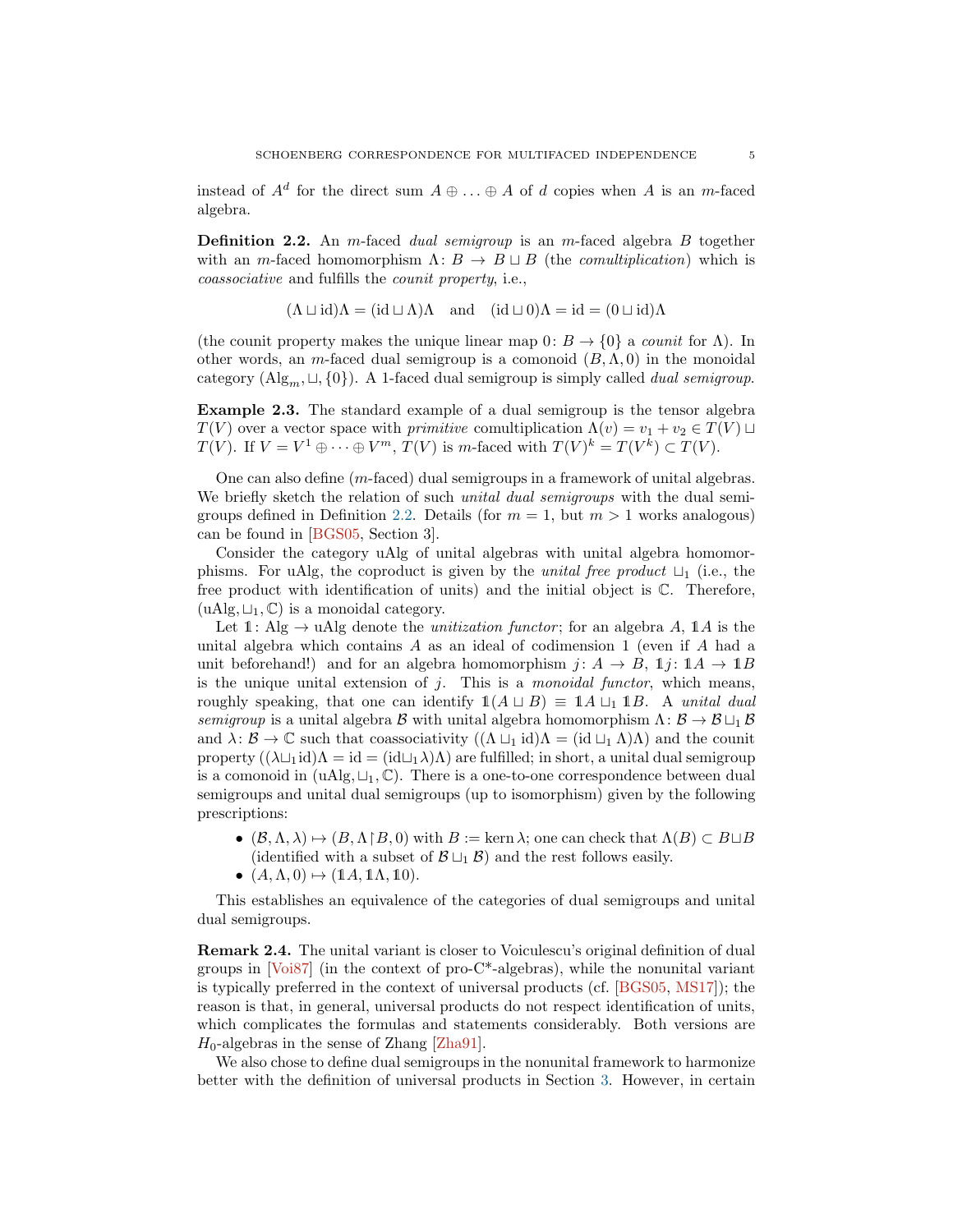<span id="page-5-3"></span>contexts, e.g., in Section [5](#page-8-0) of this paper where we study positivity of linear functionals on dual semigroups, one should think of the nonunital algebras as ideals in their unitization in order to get the right intuition.

## 3. Multivariate universal products

<span id="page-5-0"></span>As opposed to the coalgebraic setting, there is no canonical candidate for a convolution product for functionals on a dual semigroup; linear functionals aren't morphisms in  $\text{Alg}_m$ , so we can not simply replace the tensor product in the convolution formula by the free product. In this section we recall the concept of (multivariate) universal products; introduced in [\[BGS02\]](#page-11-19) and generalized in [\[MS17\]](#page-11-6), universal products are designed as ideal replacements for the tensor product in the definition of convolution.

**Definition 3.1.** A m-faced d-valued linear functional,  $m-d$ -functional for short, is a pair  $(A, \varphi)$ , where A is an m-faced algebra and  $\varphi: A \to \mathbb{C}^d$  a linear map. By  $\mathcal{F}_{m,d}$  we denote the category of m-d-functionals, i.e.,

- an object of  $\mathcal{F}_{m,d}$  is an  $m$ -d-functional
- a morphism  $j: (A_1, \varphi_1) \to (A_2, \varphi_2)$  is an m-faced algebra homomorphism  $j: A_1 \to A_2$  with  $\varphi_1 = \varphi_2 \circ j$ .

The obvious forgetful functor which associates with each  $m-d$ -functional  $(A, \varphi)$  its domain A is denoted dom:  $\mathcal{F}_{m,d} \to \mathrm{Alg}_m$ . Usually, we will write  $\varphi$  instead of  $(A, \varphi)$ and dom( $\varphi$ ) to refer to A. Note that dom( $j$ ) = j for every morphism.

By  $\mathbb{1}\varphi$  we denote the unique unital extension  $\mathbb{1}\varphi\colon \mathbb{1}A\to\mathbb{C}^d$ . (If  $\varphi$  is also an algebra homomorphism, there is a possible conflict of notation, but it should be quite clear from the context which unital extension is meant.)

Of course, a linear map  $\varphi: A \to \mathbb{C}^d$  is uniquely determined by its components  $\varphi_k \colon A \to \mathbb{C}, k \in \{1, \ldots, d\}.$  We will often make use of the *transpose* of  $\varphi$  defined as  $\varphi^{\text{tr}}: A^{\oplus d} \to \mathbb{C}, \varphi^{\text{tr}}(a_1, \ldots, a_d) := \sum_{k=1}^d \varphi_k(a_k).$ 

**Remark 3.2.** The category  $\mathcal{F}_{m,d}$  is (trivially) isomorphic to the category  $\text{AlgP}_{d,m}$ of [\[MS17\]](#page-11-6). The different choice of notation is mainly made because the reader should not be encouraged to think of all linear functionals on algebras as analogues of probability measures; while this interpretation is quite adequate for certain functionals which encode moments of noncommutative random variables, cumulant functionals are also represented by objects of  $\mathcal{F}_{m,d}$  and play an equally important, but very different role.

Next, we present the categorical definition of universal products, the traditional definition can be found in Remark [3.4](#page-5-1) right below.

**Definition 3.3.** An m-d-universal product is a bifunctor  $\odot: \mathcal{F}_{m,d} \times \mathcal{F}_{m,d} \to \mathcal{F}_{m,d}$ such that

- (UP1) The bifunctor ⊙ turns  $\mathcal{F}_{m,d}$  into a monoidal category with unit object  $0\colon \{0\} \to \mathbb{C}^d.$
- <span id="page-5-2"></span>(UP2) The functor dom:  $(\mathcal{F}_{m,d}, \odot, 0) \rightarrow (\mathrm{Alg}_m, \sqcup, \{0\})$  is strictly monoidal, i.e.,  $dom(\varphi_1 \odot \varphi_2) = dom(\varphi_1) \sqcup dom(\varphi_2)$  and  $j_1 \odot j_2 = dom(j_1 \odot j_2) = j_1 \sqcup j_2$ .

<span id="page-5-1"></span>**Remark 3.4.** Using the canonical identifications  $A \sqcup \{0\} \equiv A \equiv \{0\} \sqcup A$  and  $(A_1 \sqcup A_2) \sqcup A_3 \equiv A_1 \sqcup (A_2 \sqcup A_3)$ , the previous definition can be paraphrased in the following more traditional way: An  $m-d$ -universal product is a binary product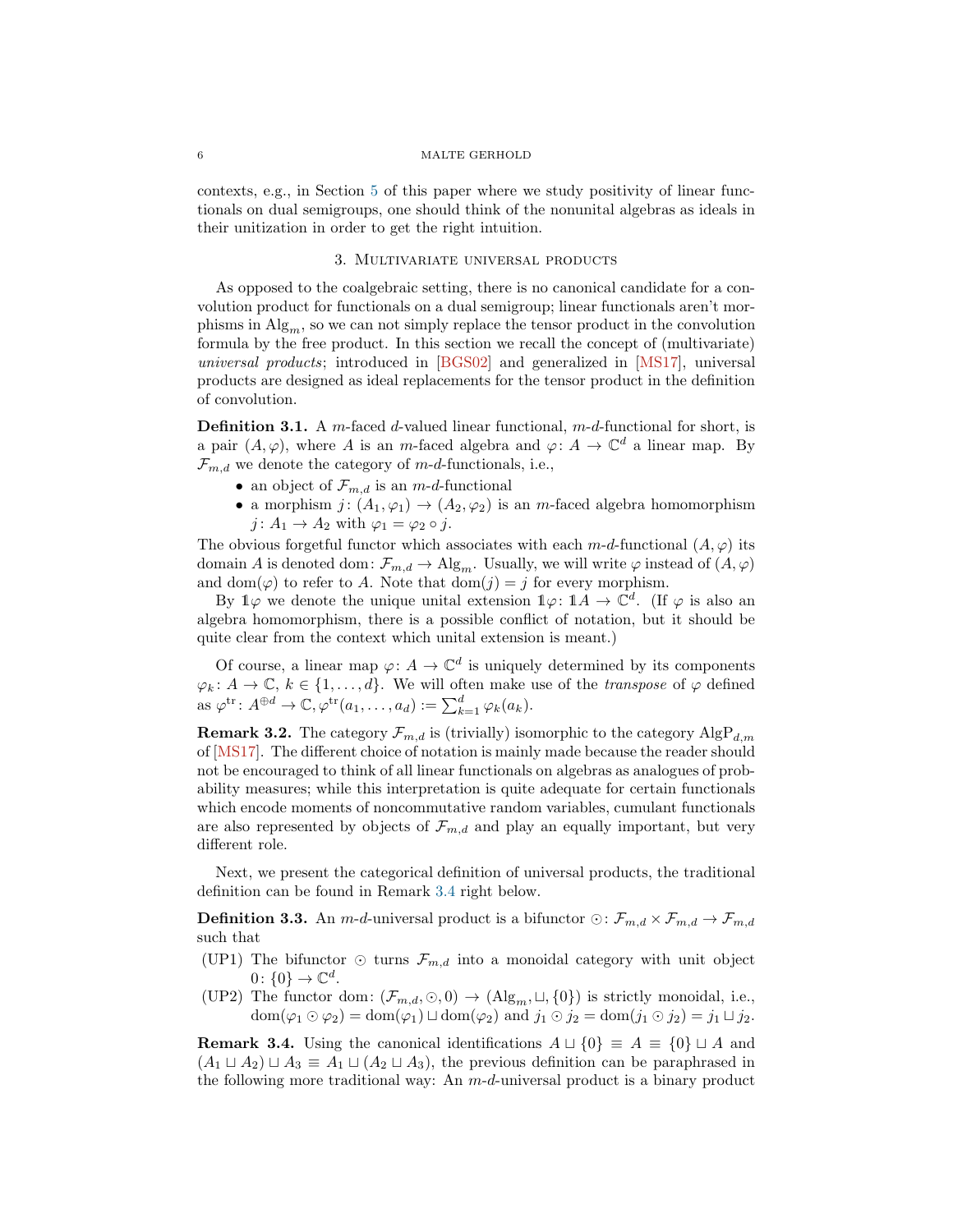<span id="page-6-2"></span>operation for d-valued linear functionals on m-faced algebras which associates with functionals  $\varphi_1, \varphi_2$  on m-faced algebras  $A_1, A_2$ , respectively, a functional  $\varphi_1 \odot \varphi_2$  on  $A_1 \sqcup A_2$  such that

- $(\varphi_1 \circ j_1) \odot (\varphi_2 \circ j_2) = (\varphi_1 \odot \varphi_2) \circ (j_1 \sqcup j_2)$  (universality)
- $(\varphi_1 \odot \varphi_2) \odot \varphi_3 = \varphi_1 \odot (\varphi_2 \odot \varphi_3)$  (associativity)
- $\varphi \odot 0 = \varphi = 0 \odot \varphi$  (unit condition)

Finally, using universality and the fact that the embeddings  $A_k \hookrightarrow A_1 \sqcup A_2$  can be written id  $\Box$  0:  $A_1 \Box \{0\} = A_1 \rightarrow A_1 \Box A_2$ , 0  $\Box$  id:  $\{0\} \Box A_2 = A_2 \rightarrow A_1 \Box A_2$ , the last condition is easily seen to be equivalent to

•  $(\varphi_1 \odot \varphi_2) \upharpoonright A_i = \varphi_i$  (restriction property).

Remark 3.5. Working without condition [\(UP2\)](#page-5-2) is possible. However, as an effect of the universal property of the free product (being the coproduct in the category of m-faced algebras), this would not be a big generalization. For some details on this, we refer the reader to [\[GLS16,](#page-11-20) Section 5.4].

**Definition 3.6.** Let  $(B, \Lambda)$  be an m-faced dual semigroup and  $\odot$  an m-d-universal product. The *convolution* of *d*-valued functionals  $\varphi_1, \varphi_2 \colon B \to \mathbb{C}^d$  is defined as

$$
\varphi_1 \star \varphi_2 := (\varphi_1 \odot \varphi_2) \circ \Lambda.
$$

Remark 3.7. Note that the convolution depends on the choice of a universal product. Also be aware that universal products and, therefore, the just defined convolution are typically nonlinear. In particular, the d-valued functionals form a monoid, but not an algebra. It is also not meaningful to define a convolution exponential directly via the exponential series with respect to the operation  $\star$ .

## 4. Convolution exponentials and Lachs functor

<span id="page-6-0"></span>In this section we recall a key technique for dealing with convolution on dual semi-groups developed by Ben Ghorbal & Schürmann [\[BGS02,](#page-11-19) [BGS05\]](#page-11-3), Lachs [\[Lac15\]](#page-11-16) and Manzel & Schürmann [\[MS17\]](#page-11-6). Remark [4.3](#page-7-0) below explains the respective contributions and sheds some light on the underlying ideas. The results presented in this section, Theorem [4.1,](#page-6-1) Corollary [4.2](#page-7-1) and Corollary [4.4,](#page-8-1) are not new, but compress the essence of [\[Lac15,](#page-11-16) Section 5.2] and [\[MS17,](#page-11-6) Section 5] and prepare it for application in Section [5.](#page-8-0)

Fix  $m, d \in \mathbb{N}$ . Let uAlg denote the category of unital algebras and  $u\mathcal{F}$  the category of linear functionals on unital algebras (the functionals need not be unital). Given an *m*-faced algebra A, we denote by  $\mathcal{L}(A) = S(A^{\oplus d})$  the symmetric tensor algebra over the direct sum of  $d$  copies of  $A$ . Clearly, this defines a functor, the Lachs functor,  $\mathcal{L}$ : Alg<sub>m</sub>  $\rightarrow$  uAlg with the obvious action on morphisms  $\mathcal{L}(j) = S(j^{\oplus d})$ . Note also that  $\mathcal{L}(\{0\}) = \mathbb{C}$ . Recall that the transpose of  $\varphi: A \to \mathbb{C}^d$  is a map  $\varphi^{\text{tr}}: A^{\oplus d} \to \mathbb{C}$ . We introduce a second functor,  $\mathcal{L}_{\mathcal{F}}: \mathcal{F}_{m,d} \to u\mathcal{F}$  with  $\mathcal{L}_{\mathcal{F}}(\varphi) =$  $S(\varphi^{\text{tr}})$  and the same action on morphisms as  $\mathcal{L}$ . Then  $\mathcal{L} \circ \text{dom} = \text{udom} \circ \mathcal{L}_{\mathcal{F}}$  (where udom is the forgetful functor  $uF \to u\text{Alg}$  that maps each functional to its domain). When there is no fear of confusion, we omit the subscript and denote both functors by the same symbol  $\mathcal{L}$ .

<span id="page-6-1"></span>**Theorem 4.1.** Let  $\odot$  be an m-d-universal product. Then there is a natural transformation  $\sigma: \mathcal{L}(\cdot \sqcup \cdot) \to \mathcal{L}(\cdot) \otimes \mathcal{L}(\cdot)$  with the following properties.

•  $(\mathcal{L}, \sigma, id_{\mathbb{C}}): (Alg_m, \sqcup, \{0\}) \rightarrow (uAlg, \otimes, \mathbb{C})$  is a colax monoidal functor.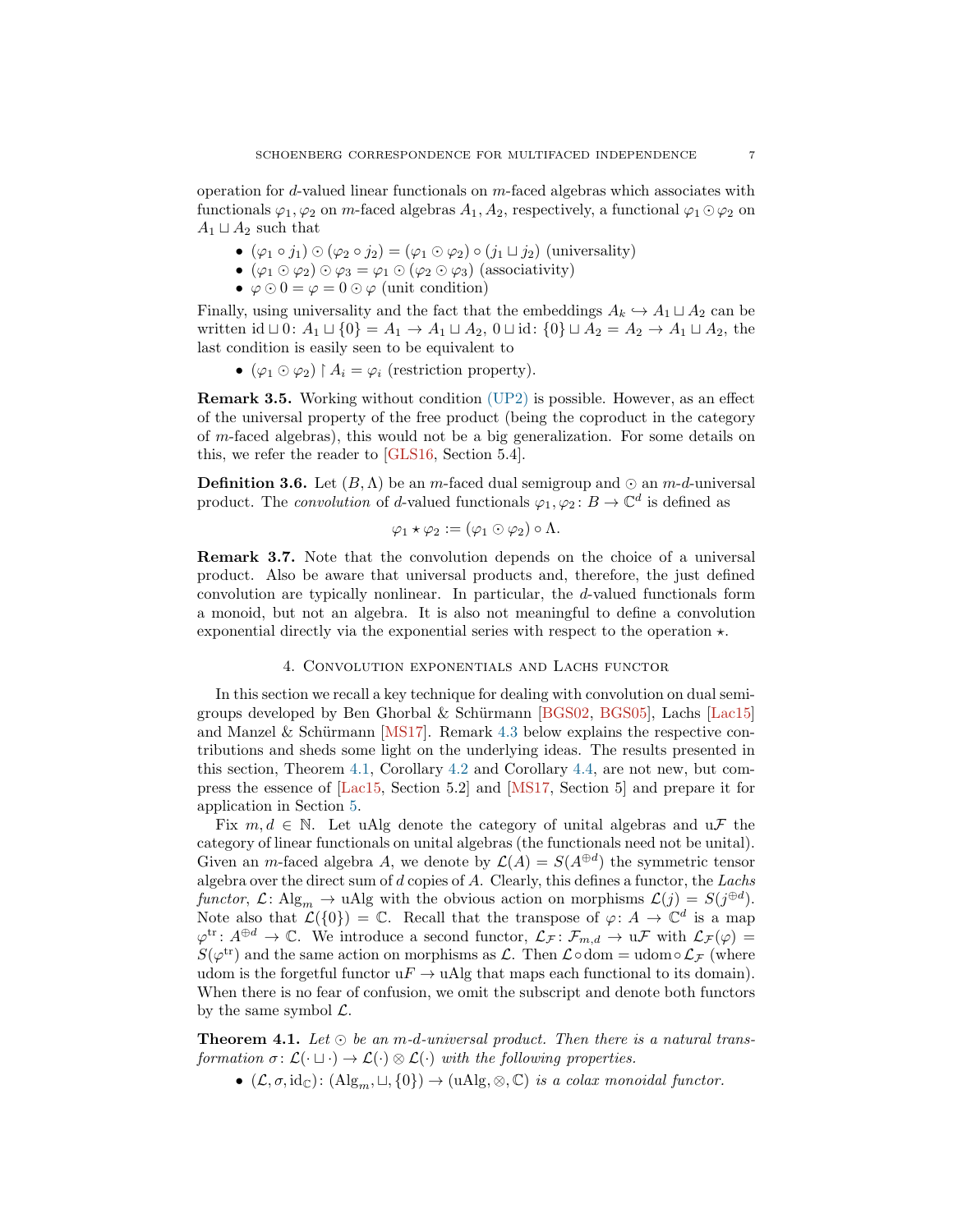•  $(\mathcal{L}_{\mathcal{F}}, \sigma, id_{\mathbb{C}}): (\mathcal{F}_{m,d}, \odot, \{0\}) \rightarrow (u\mathcal{F}, \otimes, \mathbb{C})$  is a colax monoidal functor, in particular, for all pairs of m-d functionals  $\varphi_1$ ,  $\varphi_2$ , it holds that

<span id="page-7-2"></span>(2) 
$$
S((\varphi_1 \odot \varphi_2)^{tr}) = (S(\varphi_1^{tr}) \otimes S(\varphi_2^{tr})) \circ \sigma_{A_1, A_2}
$$

Recall that a bialgebra is a vector space with compatible structures of coalgebra and unital algebra (i.e., the comultiplication and counit are unital algebra homomorphisms). In the categorical language, a bialgebra is a comonoid in  $(uAlg, \otimes, \mathbb{C})$ .

<span id="page-7-1"></span>Corollary 4.2. The Lachs functor induces a functor between the categories of comonoids, i.e., it maps an m-faced dual semigroup  $(B, \Lambda)$  to a (by construction commutative) bialgebra  $(S(B^{\oplus d}), \sigma_{B,B} \circ S(\Lambda^d), S(0))$ . Furthermore, it intertwines convolutions, i.e.,

$$
\mathcal{L}(\varphi_1 \star \varphi_2) = S(\varphi_1 \star \varphi_2)^{\mathrm{tr}} = S(\varphi_1^{\mathrm{tr}}) * S(\varphi_2^{\mathrm{tr}}) = \mathcal{L}(\varphi_1) * \mathcal{L}(\varphi_2).
$$

<span id="page-7-0"></span>Remark 4.3. The construction underlying the Lachs functor dates back to Ben Ghorbal & Schürmann [\[BGS02,](#page-11-19) [BGS05\]](#page-11-3). Its functorial properties were exhibited by Lachs [\[Lac15,](#page-11-16) Section 5.2]. Manzel  $&$  Schürmann generalized the construction to m-d-universal products in [\[MS17,](#page-11-6) Section 5]. Theorem [4.1](#page-6-1) is closely related to the "universal coefficient theorem", which states, roughly speaking, that an md-universal product  $\varphi_1 \odot \varphi_2(a_1 \ldots a_n)$  can always be written as a polynomial in "sub-evaluations"  $\varphi_i(a_{k_1} \ldots a_{k_\ell})$  with coefficients which are independent of the  $\varphi_i$ and  $a_k$  (cf. [\[MS17,](#page-11-6) Theorem 4.2] for the precise statement). We are satisfied with showing one example which hopefully makes this relation apparent for the reader. Let  $\odot$ <sub>f</sub> be the free product of linear functionals used in free probability. Then

$$
\varphi_1 \odot_f \varphi_2(a_1b_1a_2b_2) = \varphi_1(a_1a_2)\varphi_2(b_1)\varphi_2(b_2)
$$
  
+ 
$$
\varphi_1(a_1)\varphi_1(a_2)\varphi_2(b_1b_2)
$$
  
- 
$$
\varphi_1(a_1)\varphi_1(a_2)\varphi_2(b_1)\varphi_2(b_2)
$$

for all  $\varphi_1, \varphi_2$  and all  $a_1, a_2 \in \text{dom}\varphi_1, b_1, b_2 \in \text{dom}\varphi_2$ . Therefore, a linear map  $\sigma$ with

$$
\sigma(a_1b_1a_2b_2) = a_1a_2 \otimes (b_1 \cdot b_2)
$$

$$
+ (a_1 \cdot a_2) \otimes b_1b_2
$$

$$
- (a_1 \cdot a_2) \otimes (b_1 \cdot b_2)
$$

("·" the multiplication of the symmetric tensor algebra) fulfills Equation [\(2\)](#page-7-2) when evaluated at  $a_1b_1a_2b_2 \in \text{dom } \varphi_1 \sqcup \text{dom } \varphi_2$ . By the universal coefficient theorem, this scheme works for all functionals  $\varphi_1, \varphi_2$  and all elements of dom  $\varphi_1 \sqcup$  dom  $\varphi_2$ and leads to Theorem [4.1.](#page-6-1) One can also go the other way round, i.e., the natural transformation of the Lachs functor determines a "polynomial form" of the corresponding universal product via Equation [\(2\)](#page-7-2) and thus implies the universal coefficient theorem.

The exponential on the dual of a bialgebra maps derivations (with respect to the counit) to *characters* (multiplicative linear functionals). For a linear functional  $f$ ,  $S(f)$  is the unique extension of f to a character on  $S(\text{dom } f)$ . We denote by  $D(f)$ the unique extension of f to an  $S(0)$ -derivation on  $S(\text{dom } f)$ , i.e.,

$$
D(f)(a_1 \cdot \ldots \cdot a_n) = \begin{cases} f(a_1) & n = 1, \\ 0 & n \neq 1. \end{cases}
$$

<span id="page-7-3"></span>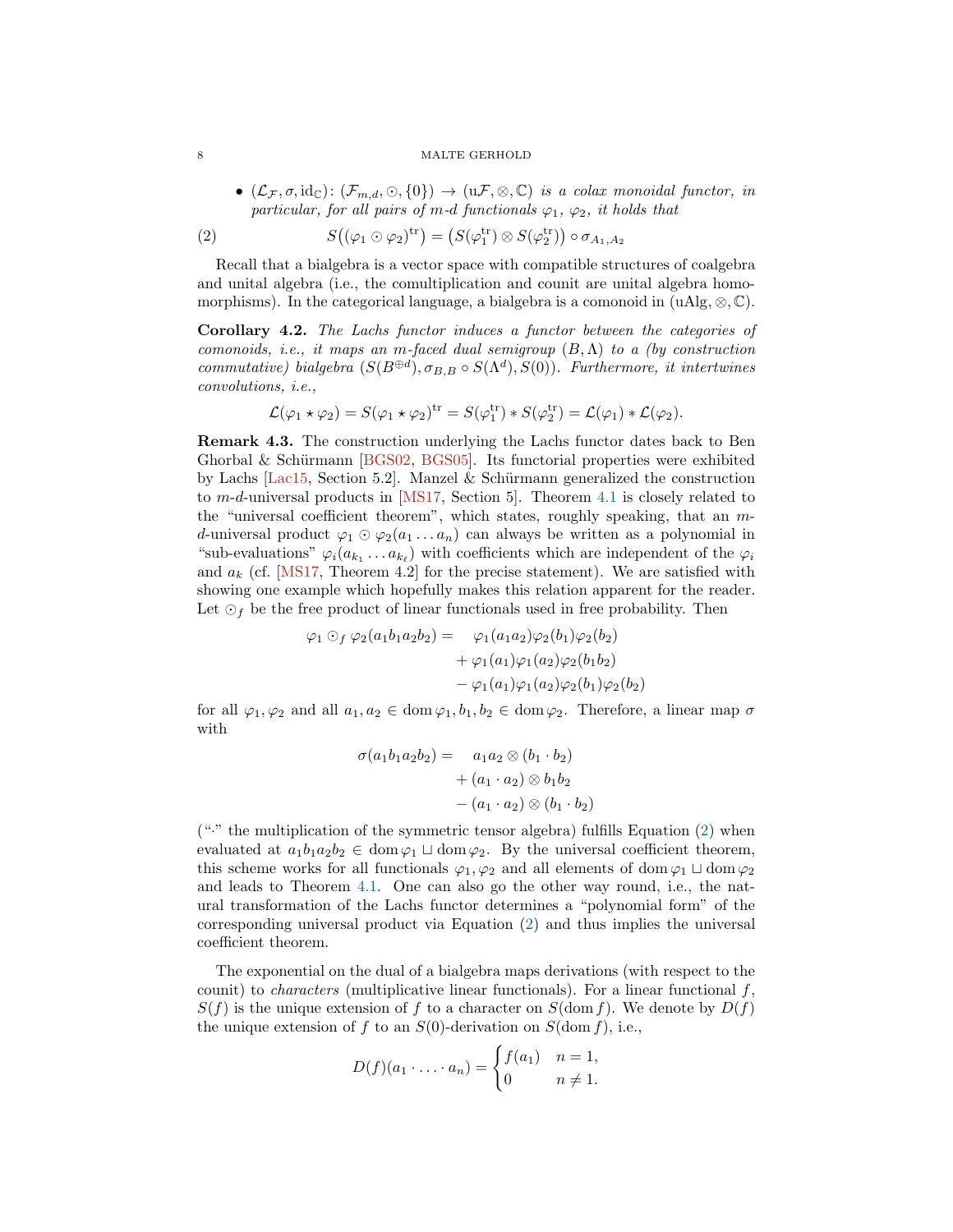This gives us yet another functor, the differential Lachs functor,  $\mathcal{D}: \mathcal{F}_{m,d} \to \mathfrak{u}\mathcal{F}$ with  $\mathcal{D}(\psi) = D(\psi^{\text{tr}})$ . With this notation, we can comfortably describe convolution exponentials on m-faced dual semigroups.

<span id="page-8-1"></span>Corollary 4.4. For an m-d-universal product  $\odot$  and a dual semigroup B, there exists a unique map  $\exp_{\odot} : B' \to B'$  such that, for all  $\psi \in \mathcal{F}_{m,d}$ ,

<span id="page-8-0"></span> $\mathcal{L}(\exp_{\odot}(\psi)) = \exp_{\mathcal{L}(B)} \mathcal{D}(\psi)$  and, consequently,  $\exp_{\odot}(\psi) = (\exp_{\mathcal{L}(B)} \mathcal{D}(\psi) \upharpoonright B^d)^{\text{tr}}$ .

## 5. POSITIVITY

For applications in noncommutative probability, it is desirable that universal products can be formed for distributions of noncommutative random variables. There is a small caveat here because positivity is best expressed in a unital framework – many examples of universal products are, however, not fully compatible with the unital structures. The way out is to only consider unital  $*$ -algebras  $A$  of the form  $A = 1$ A for a given ∗-algebra A. (Alternatively, what is practically the same, one assumes that A is an *augmented ∗-algebra*, i.e., a unital algebras with a  $\ast$ -character  $\varepsilon: \mathcal{A} \to \mathbb{C}$ ; then, with  $A := \ker \varepsilon$ , there is a canonical isomorphism  $\mathcal{A} \cong \mathbb{1}A$ .) We use the following terminology.

**Definition 5.1.** A *d*-valued linear functional  $\varphi: A \to \mathbb{C}^d$  on a \*-algebra *A* is called

• restricted state if its unitization  $\mathbb{1}\varphi$  is positive on the unital \*-algebra  $\mathbb{1}A$ , i.e., if

 $\mathbb{1}\varphi(a^*a) \geq 0$  for all  $a \in \mathbb{1}A$ ,

• restricted generating functional if it is hermitian and fulfills

 $\varphi(a^*a) \geq 0$  for all  $a \in A$ .

Remark 5.2.

- Restricted states are automatically hermitian. Indeed, a restricted state  $\varphi: A \to \mathbb{C}$  induces a positive sesquilinear form on  $\mathbb{1}A, (a, b)_{\varphi} := \varphi(a^*b),$ therefore  $\varphi(a^*) = (a,1)_{\varphi} = \overline{(1,a)_{\varphi}} = \varphi(a)$ . Note that positivity on A is not sufficient for the argument to work.
- A restricted generating functional  $\psi$  extends to a *generating functional*  $\hat{\psi}$ : 1 dom  $\psi \to \mathbb{C}^d$ , i.e., to a  $\hat{\psi}$  which is hermitian, vanishes at 1, and is positive on the ideal dom  $\psi \subset \mathbb{1}$  dom  $\psi$  (conditionally positive).

The free product of ∗-algebras carries a natural involution (the unique one extending the involutions of the factors) and will thus be considered a ∗-algebra.

**Definition 5.3.** An m-faced  $*$ -algebra is an m-faced algebra with an involution such that the faces are  $*$ -subalgebras. A  $*$ -m-faced dual semigroup is an m-faced dual semigroup with an involution such that the faces are ∗-subalgebras and the comultiplication is a ∗-homomorphism (i.e, a comonoid in the category of m-faced ∗-algebras).

**Definition 5.4.** An  $m-d$ <sup>\*</sup>-distribution is a pair  $(A, \varphi)$ , where A is an  $m$ -faced ∗-algebra and the components of ϕ: A → C <sup>d</sup> are restricted states.

By simply ignoring the ∗-structure, we can lift a universal product to the category  $*$ - $\mathcal{F}_{m,d}$  of d-valued linear functionals on m-faced  $*$ -algebras, leaving us with the question how much of the inherent positivity structure is respected by a given universal product.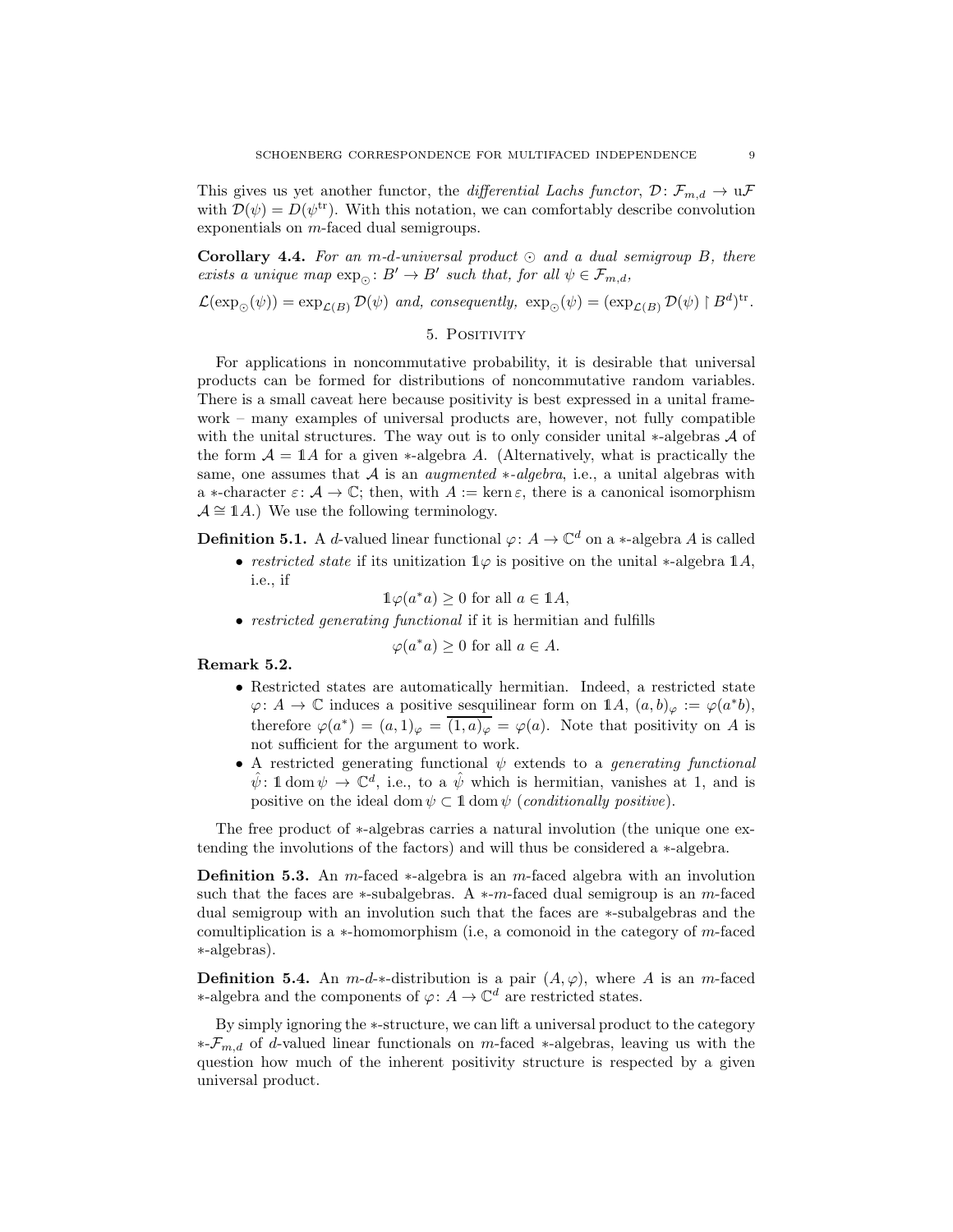<span id="page-9-1"></span>**Definition 5.5.** Let  $\odot$  be an *m-d*-universal product. We say that  $\odot$  is

- positive if the universal product  $\varphi_1 \odot \varphi_2$  of m-d-distributions  $\varphi_1, \varphi_2$  is an m-d-distribution,
- half positive if the universal product powers  $\varphi^{\odot n}$  of an m-d-distribution  $\varphi$ are  $m-d$ -distributions for all  $n \in \mathbb{N}$ ,
- Schoenberg if the convolution exponential  $\exp_{\Theta}(\psi)$  is a restricted state for every restricted generating functional  $\psi$  on an  $*$ -m-faced dual semigroup.

**Remark 5.6.** If  $\psi$  is a restricted generating functional on a ∗-algebra, then also  $t\psi$ is a restricted generating functional for all  $t > 0$ ; therefore, if ⊙ is Schoenberg and  $\psi$  is a restricted generating functional on a  $*$ -m-faced dual semigroup, then exp<sub>⊙</sub> t $\psi$ are restricted states for all  $t > 0$ . A standard derivation argument can be used to show that if  $\exp_{\Omega} t\psi$  is a restricted state for all  $t > 0$ , then  $\psi$  must be a restricted generating functional: indeed, for  $b \in B$ , the map  $f: \mathbb{R}_+ \to \mathbb{C}, t \mapsto \exp_{\mathbb{Q}} t\psi(b^*b)$ is differentiable, positive and vanishes at zero, therefore  $\psi(b^*b) = \frac{d}{dt} f(t)|_{t=0} \geq 0$ . Combining the last two observations, a universal product is Schoenberg if and only if the Schoenberg correspondence holds:

 $\psi$  restricted generating functional  $\iff$  exp<sub>⊙</sub> t $\psi$  restricted state for all  $t > 0$ 

**Observation 5.7.** Let  $(B, \Lambda)$  be a \*-m-faced dual semigroup and ⊙ an m-duniversal product. Since  $\Lambda$  is a \*-homomorphism, we have the following implications:

- If  $\odot$  is positive, then  $\varphi_1 \star \varphi_2 = (\varphi_1 \odot \varphi_2) \circ \Lambda$  is a restricted state for all restricted states  $\varphi_1, \varphi_2 \colon B \to \mathbb{C}^d$ .
- If  $\odot$  is half positive, then  $\varphi^{\star n} = \varphi^{\odot n} \circ \Lambda_n$  is a restricted state for every restricted state  $\varphi: B \to \mathbb{C}^d$ , where  $\Lambda_n: B \to B^{\sqcup n}$  denotes the iterated comultiplication.

One might think that the Schoenberg correspondence for dual semigroups follows trivially from Schürmann's Schoenberg correspondence for ∗-bialgebras [\[Sch85\]](#page-11-1) by application of the Lachs functor, but it is a bit more complicated than that: the natural transformation in the Lachs functor is not an algebra homomorphism, so there is no direct transfer of positivity properties! Still, it is a key tool in the proof of Schürmann and Voß' Schoenberg correspondence for positive universal products with  $m = d = 1$  and it is the key tool in the proof we will present for the general m-d-case.

**Remark 5.8.** Roughly speaking, the strategy of Schürmann and Voß  $[SV14]$  is to apply Lemma [2.1](#page-3-0) (2) in order to reduce the Schoenberg correspondence on a complicated dual semigroup to the Schoenberg correspondence on a dual semigroup with primitive comultiplication; using Muraki's classification, it is known that Schoenberg correspondence holds in those cases by explicit construction of a Lévy process on a suitable Fock space via quantum stochastic calculus. Our strategy is to apply the same Lemma [2.1](#page-3-0) (2) in order to reduce the Schoenberg correspondence for a complicated universal product to the Schoenberg correspondence for the tensor product. This has the huge advantage that the proof is then independent of classification results and specialized quantum stochastic calculi, which are not available in the multivariate setting.

<span id="page-9-0"></span>**Theorem 5.9.** For an m-d-universal product  $\odot$ , the following implications hold: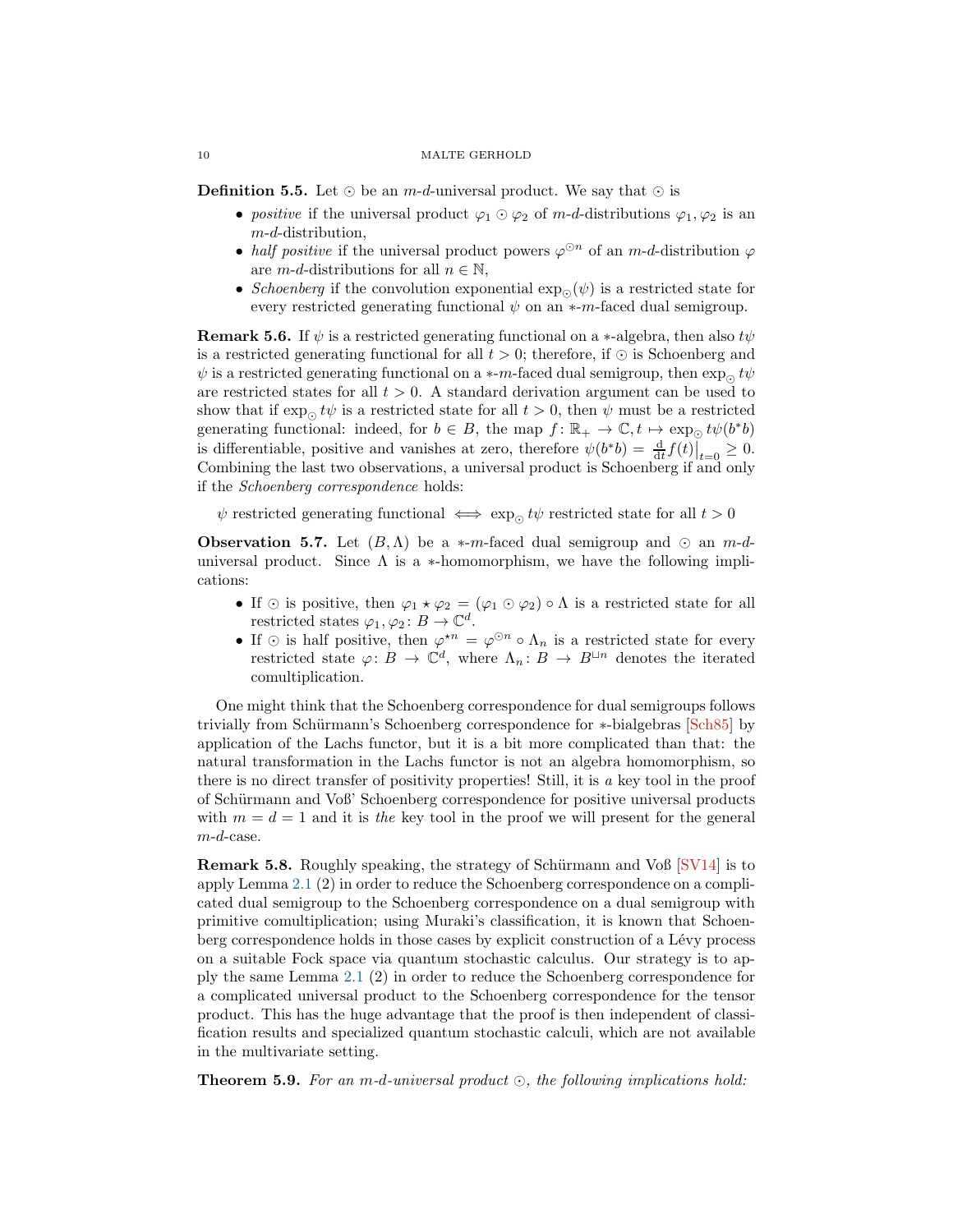$$
positive \implies half positive \implies Schoenberg
$$

<span id="page-10-0"></span>Proof. The first implication is trivial. For the second implication, let ⊙ be an arbitrary half positive m-d-universal product and  $\otimes$  the m-d-universal product given by componentwise tensor product (ignoring the faces), i.e.,

$$
(\varphi_1 \otimes \varphi_2)_k = (\varphi_1)_k \otimes (\varphi_2)_k.
$$

Let B be a  $\ast$ -m-faced dual semigroup and  $\psi$  a restricted generating functional. We note that, for  $\mathbf{b} \in B^{\oplus d}$ ,

$$
\left|\exp_{\mathcal{L}_{\otimes}(B)}\left(\frac{t}{n}\mathcal{D}(\psi)\right)(\mathbf{b})-\delta(\mathbf{b})-\frac{t}{n}\mathcal{D}(\psi)(\mathbf{b})\right|\leq \frac{1}{n^2}\sum_{k=2}^{\infty}\frac{\left|\mathcal{D}(\psi)^{\ast k}(\mathbf{b})\right|}{n!}\leq \frac{1}{n^2}K_{\mathbf{b}}
$$

by Lemma [2.1](#page-3-0) (1). Therefore, Lemma 2.1 (2) combined with Corollary [4.4,](#page-8-1) for  $\odot$ as well as for ⊗, implies

$$
\mathcal{L}(\exp_{\odot}(\psi))(\mathbf{b}) = \exp_{\mathcal{L}_{\odot}(B)}(\mathcal{D}(\psi))(\mathbf{b})
$$
\n
$$
= \lim_{n \to \infty} \left( \exp_{\mathcal{L}_{\otimes}(B)} \left( \frac{1}{n} \mathcal{D}(\psi) \right) *_{\mathcal{L}_{\odot}(B)} \cdots *_{\mathcal{L}_{\odot}(B)} \exp_{\mathcal{L}_{\otimes}(B)} \left( \frac{1}{n} \mathcal{D}(\psi) \right) \right) (\mathbf{b})
$$
\n
$$
= \lim_{n \to \infty} \left( \mathcal{L} \left( \exp_{\otimes} (\frac{1}{n} \psi) \right) *_{\mathcal{L}_{\odot}(B)} \cdots *_{\mathcal{L}_{\odot}(B)} \mathcal{L} \left( \exp_{\otimes} (\frac{1}{n} \psi) \right) \right) (\mathbf{b})
$$
\n
$$
= \lim_{n \to \infty} \mathcal{L} \left( \exp_{\otimes} (\frac{1}{n} \psi)^* \circ^n \right) (\mathbf{b}).
$$

Therefore, for  $b \in B$ , we find

$$
\exp_{\odot}(\psi)(b) = \lim_{n \to \infty} \left( \exp_{\otimes}(\frac{1}{n}\psi) \right)^{\star_{\odot}n} (b).
$$

By half positivity,  $\exp_{\odot}(\psi)$  is a restricted state if  $\exp_{\otimes}(\frac{1}{n}\psi)$  is a restricted state for all n. So we are done if we can show that  $\otimes$  is Schoenberg. As the tensor product does not depend on the faces and does not mix the components, it is enough to show that it is Schoenberg for  $m = d = 1$ . This follows for example from the results of [\[SV14\]](#page-12-0). We present an alternative path. Note that the canonical ∗-homomorphism  $\hat{\sigma}$ :  $B \sqcup B \rightarrow 1B \otimes 1B$  with  $b_1 \mapsto b \otimes 1, b_2 \mapsto 1 \otimes b$  coincides, as a linear map, with  $\sigma_{\otimes} \restriction B \sqcup B$  from Theorem [4.1.](#page-6-1) It follows that  $\mathbb{1}B \subset \mathcal{S}(B)$  is a ∗-bialgebra with comultiplication  $\Delta := \mathbb{1}(\hat{\sigma} \circ \Lambda)$  and  $\mathbb{1} \exp_{\otimes}(\psi) = \exp_{(\mathbb{1}B,\Delta)}(\hat{\psi})$ , where  $\hat{\psi}$  is the extension of  $\psi$  to a generating functional on 1B (i.e.,  $\hat{\psi}(1) = 0$ ). Therefore,  $\exp_{\otimes} \psi$ is a restricted state by the Schoenberg correspondence for ∗-bialgebras [\[Sch85\]](#page-11-1).  $\Box$ 

## 6. Open Problems

We conclude with mentioning two natural questions this result provokes and to which we do not know the answer yet.

- (1) Are the non-positive universal products derived from c-bifree-independence half positive or Schoenberg?
- (2) If the answer to question 1 is negative, do the reverse implications in Theorem [5.9](#page-9-0) hold?

### Acknowledgements

I thank Michael Schürmann, Michael Skeide, and Philipp Varšo for very helpful discussions and feedback on earlier drafts of these notes.

This work was supported by the German Research Foundation (DFG), project number 397960675.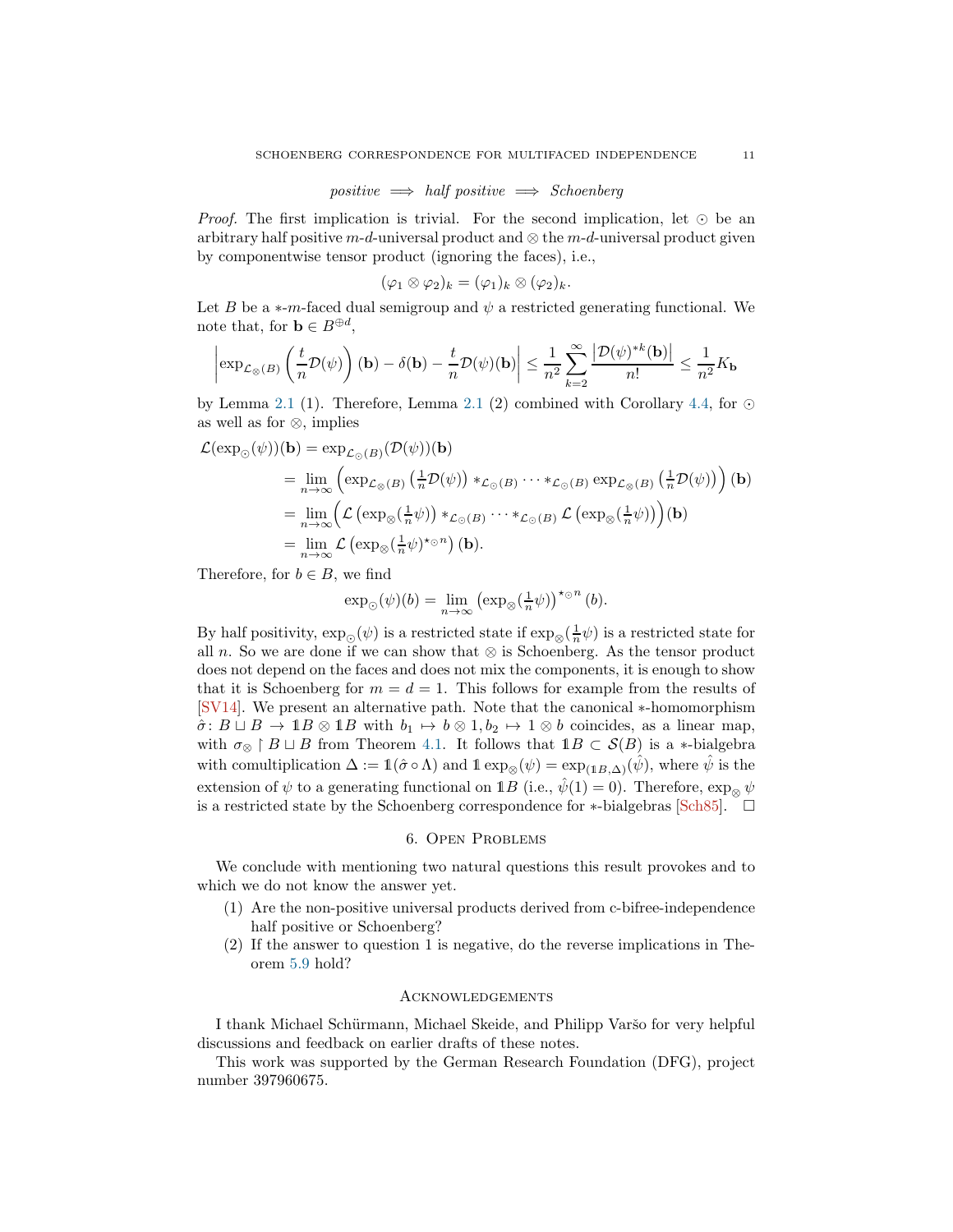#### **REFERENCES**

- <span id="page-11-17"></span>[AM10] M. Aguiar and S. Mahajan. *Monoidal functors, species and Hopf algebras*, volume 29 of *CRM Monograph Series*. American Mathematical Society, Providence, RI, 2010. With forewords by Kenneth Brown and Stephen Chase and André Joyal. [doi:10.1090/crmm/029](https://doi.org/10.1090/crmm/029). [2](#page-1-0)
- <span id="page-11-19"></span>[BGS02] A. Ben Ghorbal and M. Schürmann. Non-commutative notions of stochastic independence. *Math. Proc. Cambridge Philos. Soc.*, 133(3):531–561, 2002. [doi:10.1017/S0305004102006072](https://doi.org/10.1017/S0305004102006072). [6,](#page-5-3) [7,](#page-6-2) [8](#page-7-3)
- <span id="page-11-3"></span>[BGS05] A. Ben Ghorbal and M. Schürmann. Quantum Lévy processes on dual groups. *Math. Z.*, 251(1):147–165, 2005. [doi:10.1007/s00209-005-0793-x](https://doi.org/10.1007/s00209-005-0793-x). [1,](#page-0-0) [3,](#page-2-2) [5,](#page-4-1) [7,](#page-6-2) [8](#page-7-3)
- <span id="page-11-7"></span>[BLS96] M. Bożejko, M. Leinert, and R. Speicher. Convolution and limit theorems for conditionally free random variables. *Pacific J. Math.*, 175(2):357–388, 1996. available from <http://projecteuclid.org/euclid.pjm/1102353149>. [2](#page-1-0)
- <span id="page-11-18"></span>[DNR01] S. Dăscălescu, C. Năstăsescu, and c. Raianu. *Hopf algebras: An introduction*, volume 235 of *Monographs and Textbooks in Pure and Applied Mathematics*. Marcel Dekker, Inc., New York, 2001. [3](#page-2-2)
- <span id="page-11-10"></span>[Ger17] M. Gerhold. Bimonotone Brownian motion. to appear in *QP–PQ: Quantum Probab. White Noise Anal., 32, Proceedings of QP 38, special issue dedicated to Prof. Accardi, Prof. Volovich and a memorial issue to Prof. Hida*, World Sci. Publ., Noboru Watanabe (Editor), 2017. [arXiv:1708.03510](https://arxiv.org/abs/1708.03510). [2](#page-1-0)
- <span id="page-11-11"></span>[GHS20] Y. Gu, T. Hasebe, and P. Skoufranis. Bi-monotonic independence for pairs of algebras. *J. Theoret. Probab.*, 33(1):533–566, 2020. [doi:10.1007/s10959-019-00884-2](https://doi.org/10.1007/s10959-019-00884-2). [2](#page-1-0)
- <span id="page-11-12"></span>[GHU21] M. Gerhold, T. Hasebe, and M. Ulrich. Towards a classification of multi-faced indepen-dence: A representation-theoretic approach. Preprint, [2](#page-1-0)021. arXiv: 2111.07649. 2
- <span id="page-11-15"></span>[GL15] M. Gerhold and S. Lachs. Classification and GNS-construction for general universal products. *Infin. Dimens. Anal. Quantum Probab. Relat. Top.*, 18(1):1550004, 29, 2015. [doi:10.1142/S0219025715500046](https://doi.org/10.1142/S0219025715500046). [2](#page-1-0)
- <span id="page-11-20"></span>[GLS16] M. Gerhold, S. Lachs, and M. Schürmann. Categorial Lévy processes. Preprint, 2016. [arXiv:1612.05139](https://arxiv.org/abs/1612.05139). [7](#page-6-2)
- <span id="page-11-13"></span>[GS17] Y. Gu and P. Skoufranis. Conditionally bi-free independence for pairs of faces. *J. Funct. Anal.*, 273(5):1663–1733, 2017. [doi:10.1016/j.jfa.2017.06.002](https://doi.org/10.1016/j.jfa.2017.06.002). [2](#page-1-0)
- <span id="page-11-14"></span>[GS19] Y. Gu and P. Skoufranis. Bi-Boolean independence for pairs of algebras. *Complex Anal. Oper. Theory*, 13(7):3023–3089, 2019. [doi:10.1007/s11785-017-0750-9](https://doi.org/10.1007/s11785-017-0750-9). [2](#page-1-0)
- <span id="page-11-16"></span>[Lac15] S. Lachs. *A new family of universal products and aspects of a non-positive quantum probability theory*. PhD thesis, EMAU Greifswald, 2015. available from <https://nbn-resolving.org/urn:nbn:de:gbv:9-002242-7>. [2,](#page-1-0) [7,](#page-6-2) [8](#page-7-3)
- <span id="page-11-9"></span>[Liu18] W. Liu. Free-free-Boolean independence for triples of algebras. Preprint, 2018. [arXiv:1801.03401](https://arxiv.org/abs/1801.03401). [2](#page-1-0)
- <span id="page-11-8"></span>[Liu19] W. Liu. Free-Boolean independence for pairs of algebras. *J. Funct. Anal.*, 277(4):994– 1028, 2019. [doi:10.1016/j.jfa.2019.05.005](https://doi.org/10.1016/j.jfa.2019.05.005). [2](#page-1-0)
- <span id="page-11-6"></span>[MS17] S. Manzel and M. Schürmann. Non-commutative stochastic independence and cumulants. *Infin. Dimens. Anal. Quantum Probab. Relat. Top.*, 20(2):1750010, 38, 2017. [doi:10.1142/S0219025717500102](https://doi.org/10.1142/S0219025717500102). [2,](#page-1-0) [5,](#page-4-1) [6,](#page-5-3) [7,](#page-6-2) [8](#page-7-3)
- <span id="page-11-4"></span>[Mur02] N. Muraki. The five independences as quasi-universal products. *Infin. Dimens. Anal. Quantum Probab. Relat. Top.*, 5(1):113–134, 2002. [doi:10.1142/S0219025702000742](https://doi.org/10.1142/S0219025702000742). [2](#page-1-0)
- <span id="page-11-5"></span>[Mur13] N. Muraki. A simple proof of the classification theorem for positive natural products. *Probab. Math. Statist.*, 33(2):315–326, 2013. available from <https://www.math.uni.wroc.pl/~pms/files/33.2/Article/33.2.12.pdf>. [2](#page-1-0)
- <span id="page-11-0"></span>[Sch38] I. J. Schoenberg. Metric spaces and positive definite functions. *Trans. Amer. Math. Soc.*, 44(3):522–536, 1938. [doi:10.2307/1989894](https://doi.org/10.2307/1989894). [1](#page-0-0)
- <span id="page-11-1"></span>[Sch85] M. Schürmann. Positive and conditionally positive linear functionals on coalgebras. In *Quantum probability and applications, II (Heidelberg, 1984)*, volume 1136 of *Lecture Notes in Math.*, pages 475–492. Springer, Berlin, 1985. [doi:10.1007/BFb0074495](https://doi.org/10.1007/BFb0074495). [1,](#page-0-0) [10,](#page-9-1) [11](#page-10-0)
- <span id="page-11-2"></span>[Sch93] M. Schürmann. *White noise on bialgebras*, volume 1544 of *Lecture Notes in Mathematics*. Springer-Verlag, Berlin, 1993. [doi:10.1007/BFb0089237](https://doi.org/10.1007/BFb0089237). [1](#page-0-0)